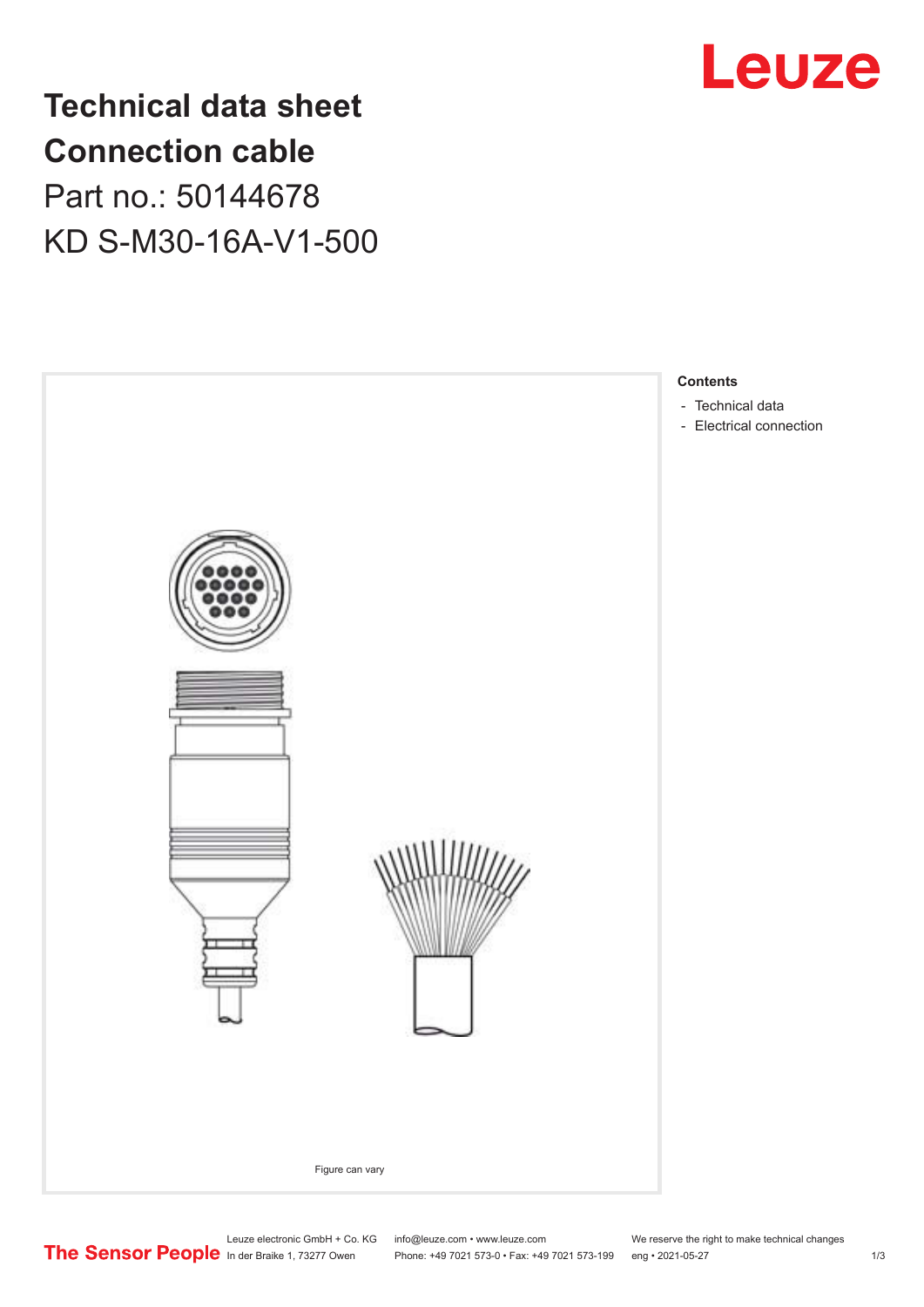## <span id="page-1-0"></span>**Technical data**

# Leuze

#### **Connection**

| <b>Connection 1</b>                      |                                                                                           |
|------------------------------------------|-------------------------------------------------------------------------------------------|
| <b>Type of connection</b>                | Connector                                                                                 |
| <b>Thread size</b>                       | M30                                                                                       |
| <b>Type</b>                              | Female                                                                                    |
| Handle body material                     | <b>PUR</b>                                                                                |
| No. of pins                              | $16$ -pin                                                                                 |
| Version                                  | Axial                                                                                     |
| Lock                                     | Screw fitting, nickel-plated diecast zinc,<br>recommended torque 0.6 Nm, self-<br>locking |
| <b>Connection 2</b>                      |                                                                                           |
| <b>Type of connection</b>                | Open end                                                                                  |
| Cable properties<br>Number of conductors | 16 Piece(s)                                                                               |
| Wire cross section                       | Voltage: $2 \times 1$ mm <sup>2</sup> / signal: $14 \times 0.14$<br>mm <sup>2</sup>       |
| <b>AWG</b>                               | Voltage: 18 / signal: 26                                                                  |
| Sheathing color                          | <b>Black</b>                                                                              |
| Shielded                                 | Yes                                                                                       |
| Cable design                             | Connection cable (open on one end)                                                        |
| Cable diameter (external)                | 7.5 mm                                                                                    |
| Cable length                             | 50,000 mm                                                                                 |
| <b>Sheathing material</b>                | <b>PVC</b>                                                                                |
| <b>Wire insulation</b>                   | <b>PVC</b>                                                                                |
| Suitability for drag chains              | <b>No</b>                                                                                 |

| Bending radius, stationary laying, min. Min. 6 x cable diameter |          |
|-----------------------------------------------------------------|----------|
| <b>Environmental data</b>                                       |          |
| Ambient temperature, operation,<br>stationary use               | 080 °C   |
| <b>Certifications</b>                                           |          |
| <b>Certifications</b>                                           | RoHS     |
| <b>Classification</b>                                           |          |
| <b>Customs tariff number</b>                                    | 85444290 |
| eCl@ss 5.1.4                                                    | 27279201 |
| eCl@ss 8.0                                                      | 27279218 |
| eCl@ss 9.0                                                      | 27060311 |
| eCl@ss 10.0                                                     | 27060311 |
| eCl@ss 11.0                                                     | 27060311 |
| <b>ETIM 5.0</b>                                                 | EC001855 |
| <b>ETIM 6.0</b>                                                 | EC001855 |
| <b>ETIM 7.0</b>                                                 | EC001855 |

**Mechanical data**

## **Electrical connection**

### **Connection 1**

| <b>Type of connection</b> | Connector                                                                             |
|---------------------------|---------------------------------------------------------------------------------------|
| <b>Thread size</b>        | M30                                                                                   |
| <b>Type</b>               | Female                                                                                |
| Handle body material      | <b>PUR</b>                                                                            |
| No. of pins               | $16$ -pin                                                                             |
| <b>Version</b>            | Axial                                                                                 |
| Lock                      | Screw fitting, nickel-plated diecast zinc, recommended<br>torque 0.6 Nm, self-locking |

**Pin Conductor color**

| 1                       | White          |
|-------------------------|----------------|
| $\overline{\mathbf{c}}$ | <b>Brown</b>   |
| 3                       | Green          |
| 4                       | Yellow         |
| 5                       | Gray           |
| 6                       | Pink           |
| $\overline{7}$          | <b>Blue</b>    |
| 8                       | Red            |
| 9                       | <b>Black</b>   |
| 10                      | Violet         |
| 11                      | Gray / Pink    |
| 12                      | Blue / Red     |
| 13                      | Green / White  |
| 14                      | Brown / Green  |
| 15                      | White / Yellow |
| 16                      | Brown / Yellow |



Phone: +49 7021 573-0 • Fax: +49 7021 573-199 eng • 2021-05-27 273 2/3